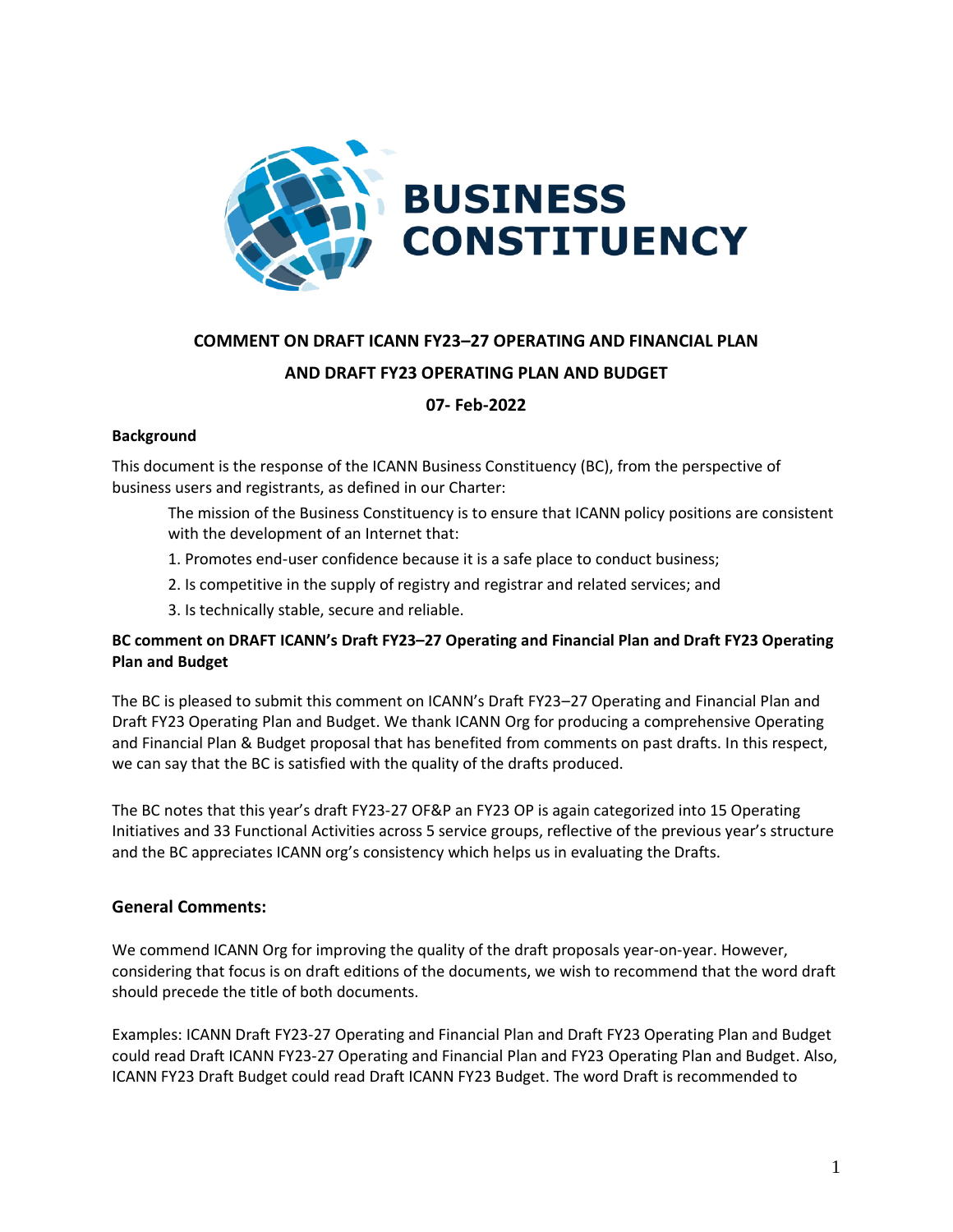come before the actual title as it is the key descriptive word. Key descriptive word is better to come first before the other title nomenclatures.

## **Section A: DRAFT ICANN FY23–[27 Operating and Financial Plan.](https://www.icann.org/en/system/files/files/draft-op-financial-plan-fy23-27-draft-opplan-fy23-2021-en.pdf)**

### A. Develop Internal and External Ethics Policies

On How Progress is Tracked, the BC recommends that ICANN Org includes an important step of Ethics Policy review with standards at the Transparency International or any other top ethics advancement organisations during the period under consideration.

B: Improve Governmental and Intergovernmental Organization (IGO) Engagement and Participation in ICANN Through Targeted Engagement

On How Progress is Tracked, the BC recommends that ICANN Org includes a published report on the number of in-country engagements by ICANN Org/Affiliates at Fora (e.g. Internet Governance Forum) where potentially impactful issues are discussed viz cybersecurity, data protection, privacy, cultural and geographic identifiers, emerging technologies, and proposed new systems of unique identifiers. It is our belief that such engagement would constitute an early warning mechanism for further action by the concerned.

# C. Monitor Legislation, Regulation, Norms, Principles, and Initiatives in Collaboration With Others That May Impact the ICANN Mission

On How Progress is Tracked, the BC recommends that ICANN Org includes a published report on the number of in-country engagements by ICANN Org/Affiliates at Fora (e.g. Internet Governance Forum) where potentially impactful issues are discussed viz cybersecurity, data protection, privacy, cultural and geographic identifiers, emerging technologies, and proposed new systems of unique identifiers. It is our belief that such engagement would constitute an early warning mechanism for further action by the concerned.

### D. Governmental and Intergovernmental Organization Engagement

On How Progress is Tracked, the BC recommends that ICANN Org include the number of interactions led by the CEO (or his representative) at top-level government or Intergovernmental fora where potentially impactful issues are discussed, viz cybersecurity, data protection, privacy, cultural and geographic identifiers, emerging technologies, and proposed new systems of unique identifiers.

E. Global Human Resources and Administrative Services

On Activities, the BC recommends that ICANN Org makes best effort to ensure balanced talent hunt across the world that reflect diversity and the global nature of ICANN.

Also, Administrative services: BC recommends that ICANN Org provides recommendations on the possibility of ICANN acquiring a permanent Office complex in the State of California.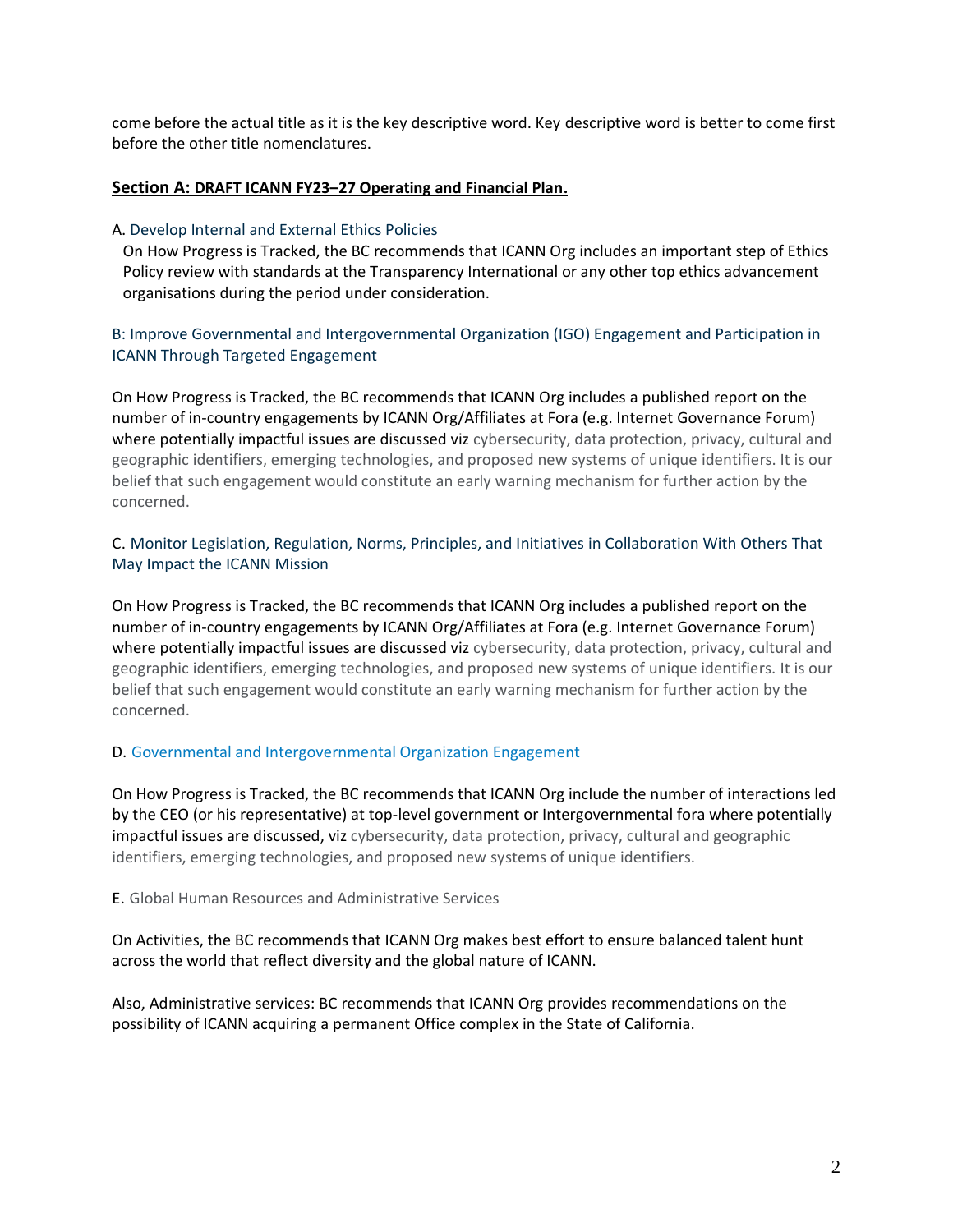## **Supplemental Fund for Implementation of Community Recommendations (SFICR)**

The BC acknowledges the value that the SFICR, as approved by the ICANN Board in FY21, brings to the Community's ability to pursue multi-year, community recommendations that cannot fit within the annual budget. SFICR is funded if excess funds exist in the Operating Fund after an allocation to the Reserve Fund.

Funding the SFICR has benefited from COVID-19 which has resulted in expense reduction and increased contributions to both it and the Reserve Fund. Yet it is not certain whether such excess funds will exist in future once normal operations resume.

SFICR is proposed in FY23 to be used to fund the SSAD ODP, subject to Board approval in March 2022. Meanwhile there are numerous other community recommendations still outstanding that would qualify for SFICR and should be evaluated for their impact on the community: from CCTRT, SSR2, and PPSAI. It is the BC's recommendation that a community driven mechanism be established to determine how priority is assigned to projects that benefit from such SFICR funding.

To this point, we understand that the SSAD OPD and program development will possibly take 4-6 years before operational. While we are aware that costs for SSAD are proposed to be recouped from user fees over 5 years, this has not yet been finalized and SFICR could find itself drained between tackling this expensive undertaking and not being able to have annual excess funds to replenish it. Meanwhile, several other multi-year outstanding and prioritized community recommendations could have been addressed.

### **FY23–27 Funding Assumptions and Projections**

Note: On page 130 of the FY23–27 Funding Assumptions and Projections, the Forecast Generation shows a reduction of contracted parties predicted. Is this due to consolidation? The BC would desire explanations on how this assumption was derived.

| <b>5-Year Projections</b>                  | <b>FY23</b> | <b>FY24</b> | <b>FY25</b> | <b>FY26</b> | <b>FY27</b> |  |  |  |  |
|--------------------------------------------|-------------|-------------|-------------|-------------|-------------|--|--|--|--|
| <b>ICANN Ops Funding</b> (In Millions USD) |             |             |             |             |             |  |  |  |  |
| <b>Base</b>                                | \$152.0     | \$155.3     | \$158.7     | \$160.1     | \$161.7     |  |  |  |  |
| Low                                        | \$132.9     | \$127.1     | \$124.5     | \$120.7     | \$117.3     |  |  |  |  |
| High                                       | \$158.4     | \$167.5     | \$177.0     | \$185.2     | \$194.1     |  |  |  |  |
| <b>Transaction Volume</b> (In Millions)    |             |             |             |             |             |  |  |  |  |
| <b>Base</b>                                | 227.1       | 235.4       | 243.7       | 252.0       | 260.5       |  |  |  |  |
| Low                                        | 187.5       | 178.1       | 174.5       | 171.8       | 169.8       |  |  |  |  |
| High                                       | 239.4       | 259.4       | 280.0       | 302.0       | 325.6       |  |  |  |  |
| <b>Contracted Parties</b>                  |             |             |             |             |             |  |  |  |  |
| <b>Base</b>                                | 3,592       | 3,580       | 3,567       | 3,553       | 3,545       |  |  |  |  |
| Low                                        | 3,346       | 3,175       | 3,075       | 3,020       | 2,994       |  |  |  |  |
| High                                       | 3,625       | 3,675       | 3,730       | 3,787       | 3,845       |  |  |  |  |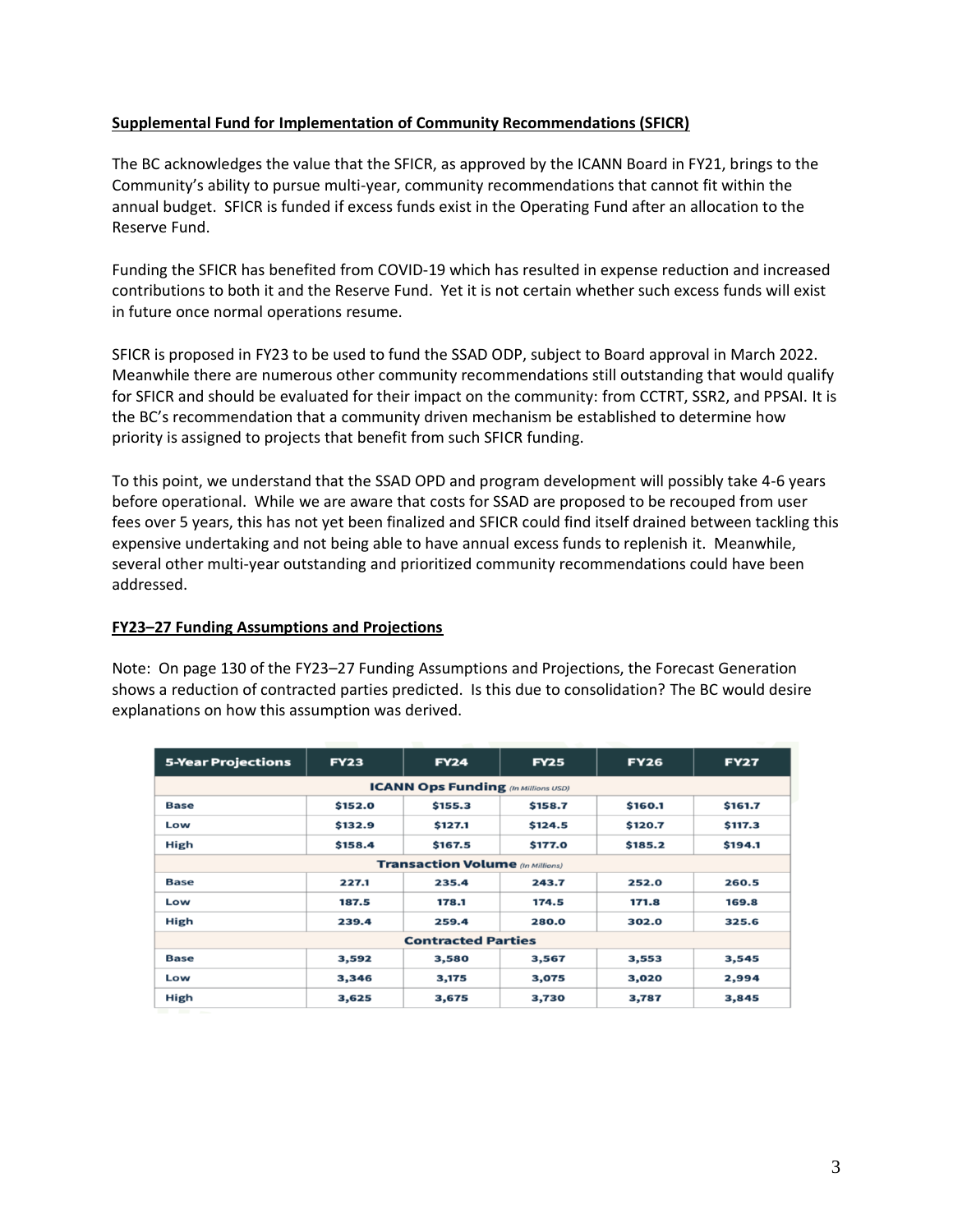#### **Section 2: Draft FY23 Operating Plan and Budget.**

#### 4.2 Funding

The BC notes that there is \$0 allocated to meeting sponsorships for FY23. In a year when ICANN org expects to return to 3 face-to-face meetings, wouldn't this pose a risk to a seamless return to Face -to-Face meetings.

| <b>In Millions, US Dollars</b>                    | <b>FY23 Draft</b> | <b>FY22</b>     | Over / (Under)               |                          |             | <b>Other FY23 Scenarios</b> |
|---------------------------------------------------|-------------------|-----------------|------------------------------|--------------------------|-------------|-----------------------------|
|                                                   | <b>Budget</b>     | <b>Forecast</b> | s                            | %                        | <b>High</b> | Low                         |
| <b>Transactions</b>                               |                   |                 |                              |                          |             |                             |
| Legacy transaction fees                           | \$<br>93.1        | \$<br>90.1      | \$<br>3.0                    | 3%                       | 98.0<br>\$  | \$<br>77.8                  |
| New gTLD transaction fees                         | 9.9               | 9.5             | 0.4                          | 4%                       | 11.1        | 7.7                         |
| Sub-total                                         | 103.0             | 99.6            | 3.4                          | 3%                       | 109.1       | 85.5                        |
| Volume: legacy transactions (millions)            | 201.2             | 193.6           | 7.6                          | 4%                       | 210.6       | 167.3                       |
| Volume: New gTLD transactions (millions)          | 25.8              | 24.8            | 1.0                          | 4%                       | 28.8        | 20.1                        |
| Sub-total                                         | 227.1             | 218.4           | 8.7                          | 4%                       | 239.4       | 187.5                       |
| Volume: New gTLD billable transactions (millions) | 21.1              | 20.3            | 0.8                          | 4%                       | 23.7        | 16.5                        |
| New gTLD Billable rate - average                  | 81.8%             | 81.8%           | (0%)                         |                          | 82.4%       | 81.8%                       |
| <b>Registry Fixed Fees</b>                        | 28.7              | 28.9            | (0.3)                        | (1%)                     | 28.7        | 27.7                        |
| Count of total Registries/TLDs - at end of year   | 1.145             | 1.149           | (4)                          | (0%)                     | 1.146       | 1.102                       |
| <b>Registrars Accreditation</b>                   |                   |                 |                              |                          |             |                             |
| <b>Application fees</b>                           | 0.1               | 0.2             | (0.1)                        | (59%)                    | 0.2         |                             |
| Accreditation fees - annual                       | 9.7               | 9.7             | 0.0                          | 0%                       | 9.9         | 9.2                         |
| Per-registrar variable fees                       | 3.4               | 3.4             |                              | $\overline{\phantom{0}}$ | 3.4         | 3.4                         |
| Sub-total                                         | 13.3              | 13.4            | (0.1)                        | (1%)                     | 13.5        | 12.6                        |
| Count of total Registrars - at end of year        | 2.447             | 2,419           | 28                           | 1%                       | 2,479       | 2,244                       |
| <b>Contributions</b>                              |                   |                 |                              |                          |             |                             |
| <b>SSR Contribution</b>                           | 4.0               | 4.0             | $\qquad \qquad \blacksquare$ | -                        | 4.0         | 4.0                         |
| ccTLD                                             | 2.3               | 2.3             | $\overline{\phantom{0}}$     | -                        | 2.3         | 2.3                         |
| <b>RIR</b>                                        | 0.8               | 0.8             |                              | -                        | 0.8         | 0.8                         |
| Meeting Sponsorships/Other                        |                   | $\overline{a}$  | $\overline{\phantom{0}}$     | $\overline{\phantom{a}}$ |             |                             |
| Sub-total                                         | 7.1               | 7.1             | $\blacksquare$               | $\blacksquare$           | 7.1         | 7.1                         |
| <b>ICANN Ops Funding</b>                          | 152.0<br>\$       | \$<br>149.1     | \$<br>3.0                    | 2%                       | \$<br>158.4 | \$<br>132.9                 |

#### 4.4 Expenses by Service Group and Functional Activity

#### 4.4 Expenses by Service Group and Functional Activity

The following table compares the ending headcount (as FIE or Full-CLIVITY) and expenses by ICANN Operations service group in the FY23 Draft Budget with the headcount and expenses in the FY22 Forecast. There are five servic

| In millions, USD                                     | <b>FY23 Draft Budget</b><br><b>Expenses</b> |        | <b>FY22 Forecast</b><br><b>Expenses</b> |              |                    | Increase/(Decrease)<br><b>Expenses</b> |                                    |              |                           |         |                                    |              |
|------------------------------------------------------|---------------------------------------------|--------|-----------------------------------------|--------------|--------------------|----------------------------------------|------------------------------------|--------------|---------------------------|---------|------------------------------------|--------------|
| <b>Service Group / Functional Activity</b>           | FTE $(1)$                                   | Pers.  | <b>Non</b><br>Pers. <sup>(2)</sup>      | <b>Total</b> | FTE <sup>(1)</sup> | Pers.                                  | <b>Non</b><br>Pers. <sup>(2)</sup> | <b>Total</b> | <b>FTE</b> <sup>(1)</sup> | Pers.   | <b>Non</b><br>Pers. <sup>(2)</sup> | <b>Total</b> |
|                                                      |                                             |        |                                         |              |                    |                                        |                                    |              |                           |         |                                    |              |
| <b>Technical and DNS Security</b>                    | 73                                          | \$14.9 | \$10.4                                  | \$25.3       | 73                 | \$14.2                                 | \$5.9                              | \$20.1       | $\mathbf{o}$              | \$0.6   | \$4.6                              | \$5.2        |
|                                                      |                                             |        |                                         |              |                    |                                        |                                    |              |                           |         |                                    |              |
| <b>Policy Development and Implementation Support</b> | 73                                          | \$13.9 | \$6.9                                   | \$20.8       | 71                 | \$12.6                                 | \$4.4                              | \$16.9       | $\overline{\mathbf{2}}$   | \$1.4   | \$2.5                              | \$3.9        |
|                                                      |                                             |        |                                         |              |                    |                                        |                                    |              |                           |         |                                    |              |
| <b>Community Engagement &amp; Services</b>           | 92                                          | \$18.7 | \$12.5                                  | \$31.2       | 91                 | \$17.4                                 | \$8.2                              | \$25.6       | 1                         | \$1.4   | \$4.2                              | \$5.6        |
|                                                      |                                             |        |                                         |              |                    |                                        |                                    |              |                           |         |                                    |              |
| <b>ICANN Org Governance</b>                          | 34                                          | \$11.2 | \$7.7                                   | \$18.9       | 34                 | \$10.8                                 | \$6.7                              | \$17.5       | $\mathbf{o}$              | \$0.4   | \$1.0                              | \$1.4        |
|                                                      |                                             |        |                                         |              |                    |                                        |                                    |              |                           |         |                                    |              |
| <b>ICANN Org Shared Services</b>                     | 118                                         | \$24.6 | \$24.0                                  | \$48.6       | 118                | \$22.2                                 | \$21.5                             | \$43.8       | $\mathbf{o}$              | \$2.3   | \$2.5                              | \$4.8        |
|                                                      |                                             |        |                                         |              |                    |                                        |                                    |              |                           |         |                                    |              |
| Subtotal <sup>(3)</sup>                              | 390                                         | \$83.3 | \$61.5                                  | \$144.8      | 387                | \$77.2                                 | \$46.7                             | \$123.9      | a                         | \$6.1   | \$14.8                             | \$20.9       |
| <b>Budgeted New Hires</b>                            | 37                                          | \$5.7  | \$0.0                                   | \$5.7        | 23                 | \$2.6                                  | \$0.0                              | \$2.6        | 14                        | \$3.1   | \$0.0                              | \$3.1        |
| Contingency                                          | $\Omega$                                    | \$0.0  | \$6.0                                   | \$6.0        | $\mathbf{o}$       | \$0.0                                  | \$5.2                              | \$5.2        | $\mathbf{o}$              | \$0.0   | \$0.8                              | \$0.8        |
| <b>Organizational Adjustments and Allocations</b>    | $\Omega$                                    | (S2.4) | ( \$2.0)                                | (\$4.5)      | $\mathbf{o}$       | (\$1.4)                                | (\$1.0)                            | (\$2.4)      | $\mathbf{o}$              | (\$1.1) | (\$1.0)                            | (\$2.1)      |
| <b>Total</b>                                         | 427                                         | \$86.5 | \$65.5                                  | \$152.0      | 410                | \$78.4                                 | \$50.9                             | \$129.4      | 17                        | \$8.1   | \$14.6                             | \$22.7       |

(1) Full-Time Equivalents at the end of the fiscal year

(2) Non Personnel Expenses include Travel & Meetings, Professional Services, Administration and Capital

(3) Subtotal of allocated Functional Activities. Items below the Subtotal are not allocated and are defined in the Glossary of the FY23 Draft Budget document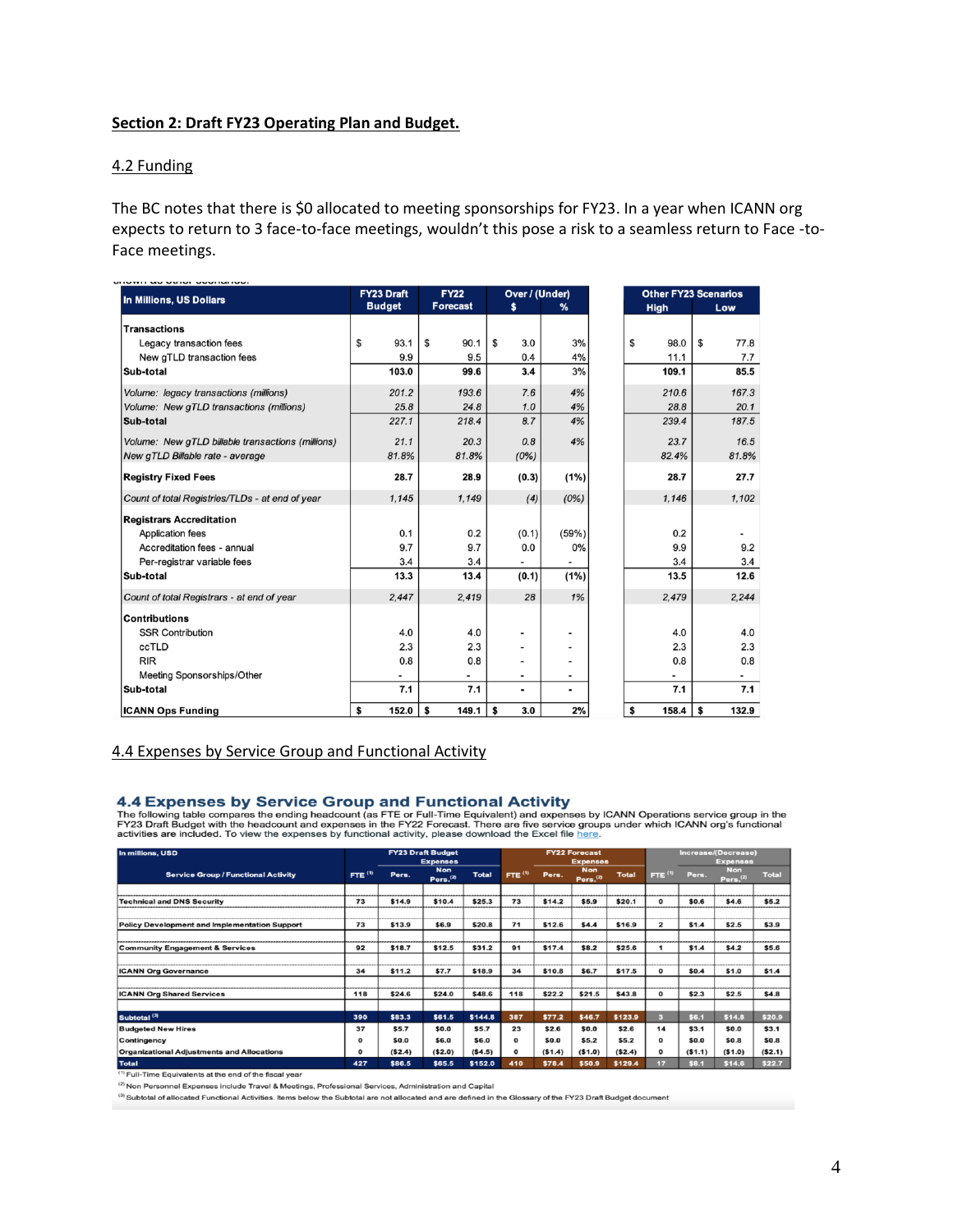The BC notes that 37 new hires are proposed for addition in FY23.

As a footnote to this chart, we are referred to the Glossary of the FY23 budget document which states "In regard to new hires, ICANN org budgets as a whole organization for headcount growth. The new hire figure is represented as a whole and not allocated out to the functional activities since it cannot be predicted at a department level."

It is also noted in 4.4 Average Headcounts (from Highlights Document) that "Starting in FY22, ICANN org plans to hire new personnel in support of the Subsequent Procedures ODP.", of which 22 will be hired in FY23.

We also note that on Pg. 132 of FY23–27 Financial Projections that stable headcount is proposed at 423 – yet Fy23 predicts headcount at 427 after 37 new hires. We seek a better understanding of this variance.

The BC supports proper staffing to continue the important work of ICANN but note that 15 staff are unidentified in their roles. We request further details on the responsibilities of these 15 as well as the roles that the 22 staff will play within the SubPro ODP.

Of specific importance to the BC, we require confirmation that current and continuing secretariat support includes responsibility for preparation and distribution of minutes for all BC meetings during FY23 and in future years.

## 4.7 Contingency

The BC notes that this continues to be identified at approximately 4% of budgeted expenses or \$6.0M but not allocated to any specific activities to be used for expenses impossible to forecast. While this appears to have been adequate in past years, we are interested to know how this has been used in past to ensure that this is appropriately funded going forward.

### 4.5.2 Additional Budget Requests (ABRs)

We are pleased to see that Production of BC Outreach materials, primarily Newsletters and Factsheets specific to events in the total amount of \$15,000 with \$4,500 allocated to the BC continues to be part of core ICANN org budget and are appreciative that other requests for funding from the BC are still eligible within this program.

### 4.6 Risks and Opportunities

We note that expense for GDPR compliance continues to be undetermined and remains a risk as it was in FY22. With an additional year of attention to this matter, we would be interested to see some estimate financial risk to this item.